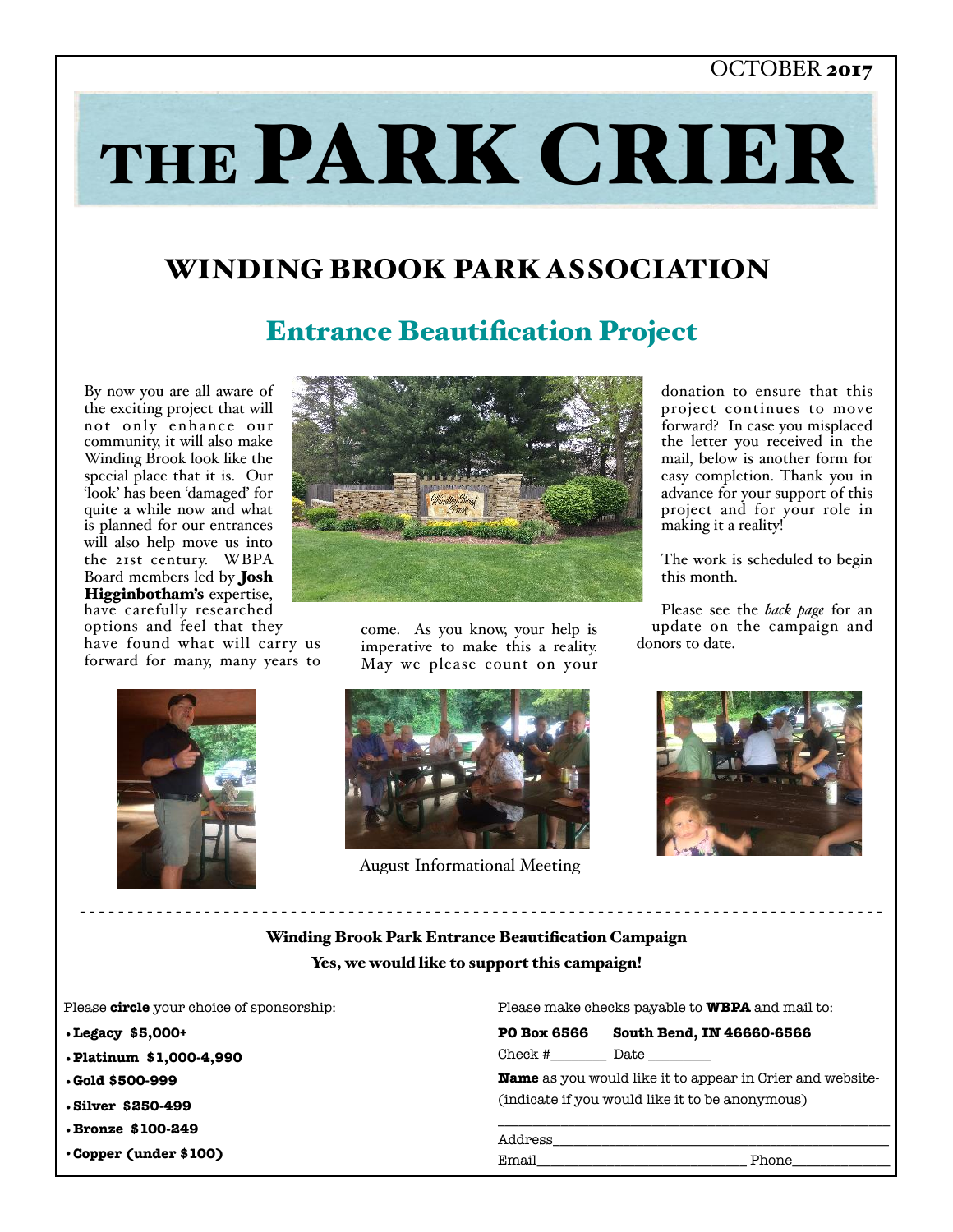### **President's Column**

Dear Neighbors,

Watching the aftermath of Hurricanes Harvey, Irma, and Maria has been heart wrenching. To see so many neighborhoods, schools, businesses, and hospitals destroyed is mind blowing. The number of people that left their homes with little to nothing is also unfathomable.

I have been truly inspired by the stories of neighbors and strangers coming together, working arm and arm to escape the floods, and/or to begin the salvage and rebuilding process.

I think these events can serve as an important reminder to all of us to look after each other before an event ever happens in our neck of the woods. Do you with, or do you have a talent, time, or treasure that you can share? Perhaps we can honor those whose lives were devastated by growing Winding Brook Strong. This spirit of generosity and concern may have an equally important impact right here at home.

I hope we never have to endure a natural disaster on any scale, but knowing the spirit of Winding Brook Park, I feel assured that we would come together arm in arm to help each other too.

Happy Fall to everyone!

Michael Miller

(This was written prior to the Las Vegas tragedy.)

# WBPA Board **Openings**

In January, WBPA Board vacancies will occur as members' terms expire leaving the door open to residents who would like to serve their neighborhood in this capacity. In addition to general vacancies, the Board is looking for someone who has a financial skill set who will could move into the Treasurer's position when it becomes vacant in 2019. The coming year would allow that person to shadow the current Treasurer to learn the responsibilities of that position. If you are interested, please email wbpahome@gmail.com or contact a Board member to start the process. This is a wonderful way to be involved in your neighborhood, meet new people, and join a dynamic team. Please think about it!

> Dues Received! Berta **Hughes** Cressy, G. III<br>Kelly **Bradley Stager** Emery Dees Grover



**Little Free Library**

Jennifer and Jared<br>Dees have moved for ward with the project they ha ve adopted. In case you missed the article last month explaining what this is about, here is the premise: to station little libraries (essentially large bird houses) communities where people can swap and borrow books. A passerby can borrow books and/or trade them out one-to-one. Here is a link if you want to learn more: http://

littlefreelibraries.org .

The Dee family and<br>friends held a f riends held a

lemonade stand to the funds necessary for this wonderful community undetaking. As you can see from the pictures, it was a fun time for all! The little library will be placed on the northwest corner of their yard, 15690 Springmill, so that everyone will have easy access. Shipment has been delayed but the Dees report that it has finally arrived and will be installed soon. And a BIG thank you to the Dees for undertaking neighborhood friendly project.

## WBPA Board

*Michael Miller, President Tammy Emery, Vice President Laurel Eslinger, Secretary Bill Bagatini, Treasurer*

**Mike Babcock—Sharon Burden— Brian Coffman—Cory Hankins— Josh Higginbotham—Scott Kachmarik—Kathy Smith—**

**John Voor**

**WBPA Board Meeting** 

**Monday,** 

November 13, 2017

6:30pm

Location:

15635 Hearthstone Drive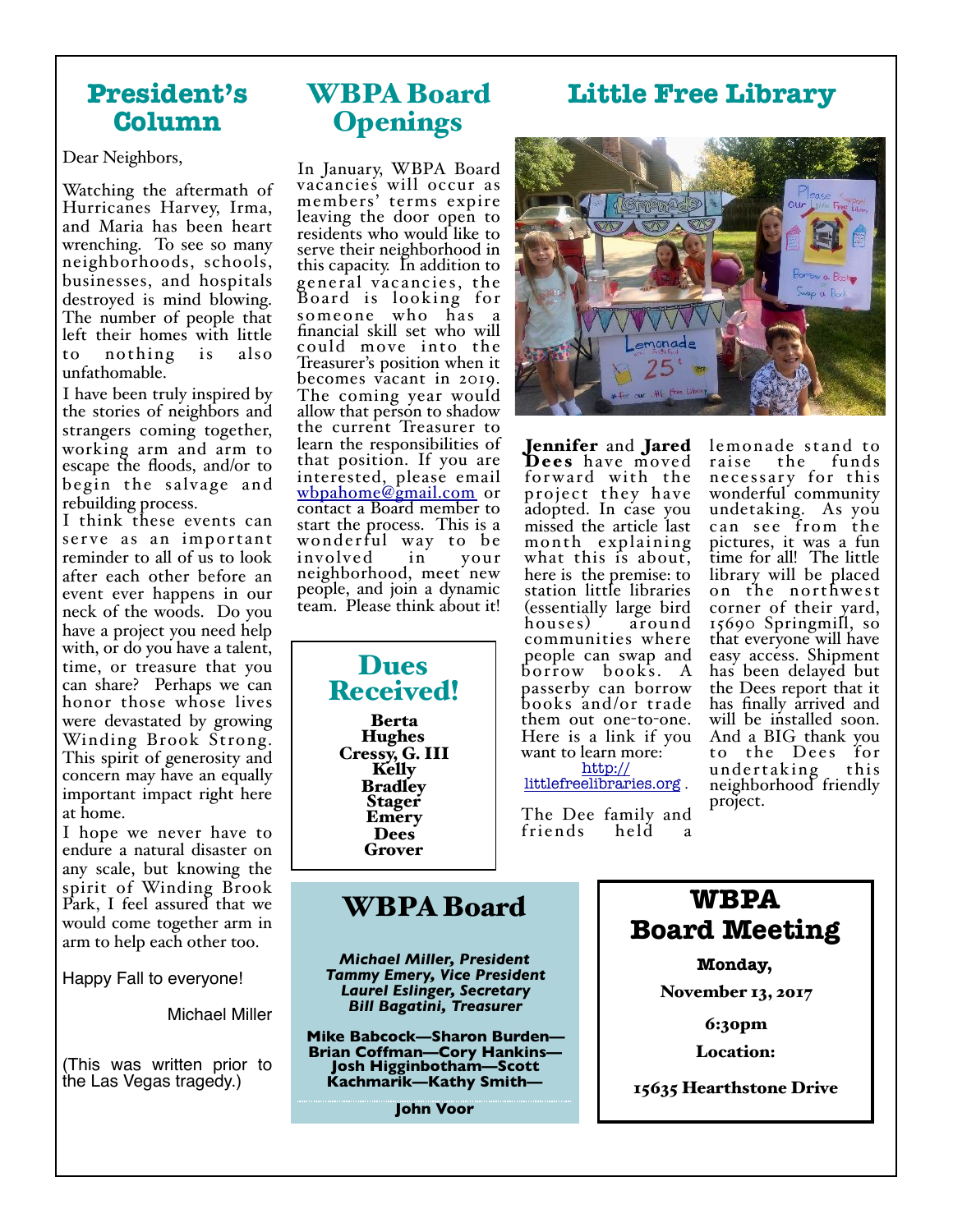# **A** Nextdoor

For those of you who have already joined and are now members of NextDoor, you know its value as a tool that is helping to connect our neighborhood. If you had previously joined our now defunct neighborhood alert system, please know that it has been replaced with NextDoor which is a private online network based on address so it is exclusive to Winding Brook unless you choose to include surrounding<br>neighborhoods. Your choice. This will neighborhoods. Your choice. now be the vehicle that will be used to alert you when there is something urgent that you should know regarding safety issues, upcoming meetings and events, items for sale, lost pets, etc.

Something that recently happened supports how this is a valuable tool for crisis management and reuniting loved<br>ones—sometimes the four-legged ones. For more about that, please read the article below to see a prime example of this app in action.

Please consider signing up if you haven't already done so. It is well worth it and will help keep your family safe, informed, and up to date on our neighborhood. You can easily access it by signing up on our website: windingbrookpark.com.

# **AROUND THE PARK**

#### New Residents

Nick and Kate Mainieri and their son and dog are the new residents at 15650 Hearthstone Drive. A job at Notre Dame brought them to this area all the way from New Orleans. Nick is an academic advisor for student athletes at the university and a writer and novelist. Kate is a pilates instructor. Welcome!

#### Stump Removal

Have you noticed that the unsightly stumps leftover from last year's tree removal project along Day Road are gone? It is definitely a huge improvement. Arvina Tree Service did the work. Your dues paid for this

improvement.

#### Cul de Sacs

This summer, extra attention was given to some of our cul de sacs: spraying weeds, removing and trimming some bushes in addition to the weekly grass mowing for those that have grass that is paid for monthly by the WBPA. Once again, this is your dues at work. Please know, howe ver, that it is the responsibility of the property owners who live around the cul de sacs to provide maintenance to those spaces.



**Jennifer Copeland,** relatively new to Winding Brook, feels that NextDoor was a wonderful resource for her the day Dory disappeared. She says. *'I had never used the app prior to that day, but I was so grateful to have it. Dory*  somehow managed to escape from the fenced-in area in the backyard and had been wandering for a couple of hours. It was<br>awful not knowing if she was ok. She suffers from seizures and she's

*neighborhood is such a wonderful community* and really pulled together for us! I received an invite from a neighbor on my street suggesting that we try the app. We quickly downloaded it *and I was able to post every piece of information*<br>It was amazing! The moment I loggeed into the People had begun posting sightings of her which instantly helped us with our search. I can't even begin to tell you about how many messages and *community and surrounding neighborhoods connecting through the app who had been able to help in some way.*



*ibat we try the app. We quickly downloaded it* necessary to get the word out.

app, I saw information already posted about her. *begin to tel you about how many messages and phone cals I received fom neighbors in our* 

*Ultimately, I do believe the app played a very important role in helping to bring Dory home to* 

*us. The neighborhood president here in Winding Brook saw my post on the NextDoor app and had also received a phone cal fom a woman in the neighborhood who had rescued my dog fom the middle of busy Day Road!!!! She had caled him to see if he knew anything about a missing or lost dog. And because of that app, he did. He was able to place a cal to me and reunite us with our family pet.*

*Now that I am using that app, I love it and it is a great way to get the word out about things like this but also to stay connected. It seems helpful whether it is about safety buletins or neighborly advice. I would say it is a great resource for families.*